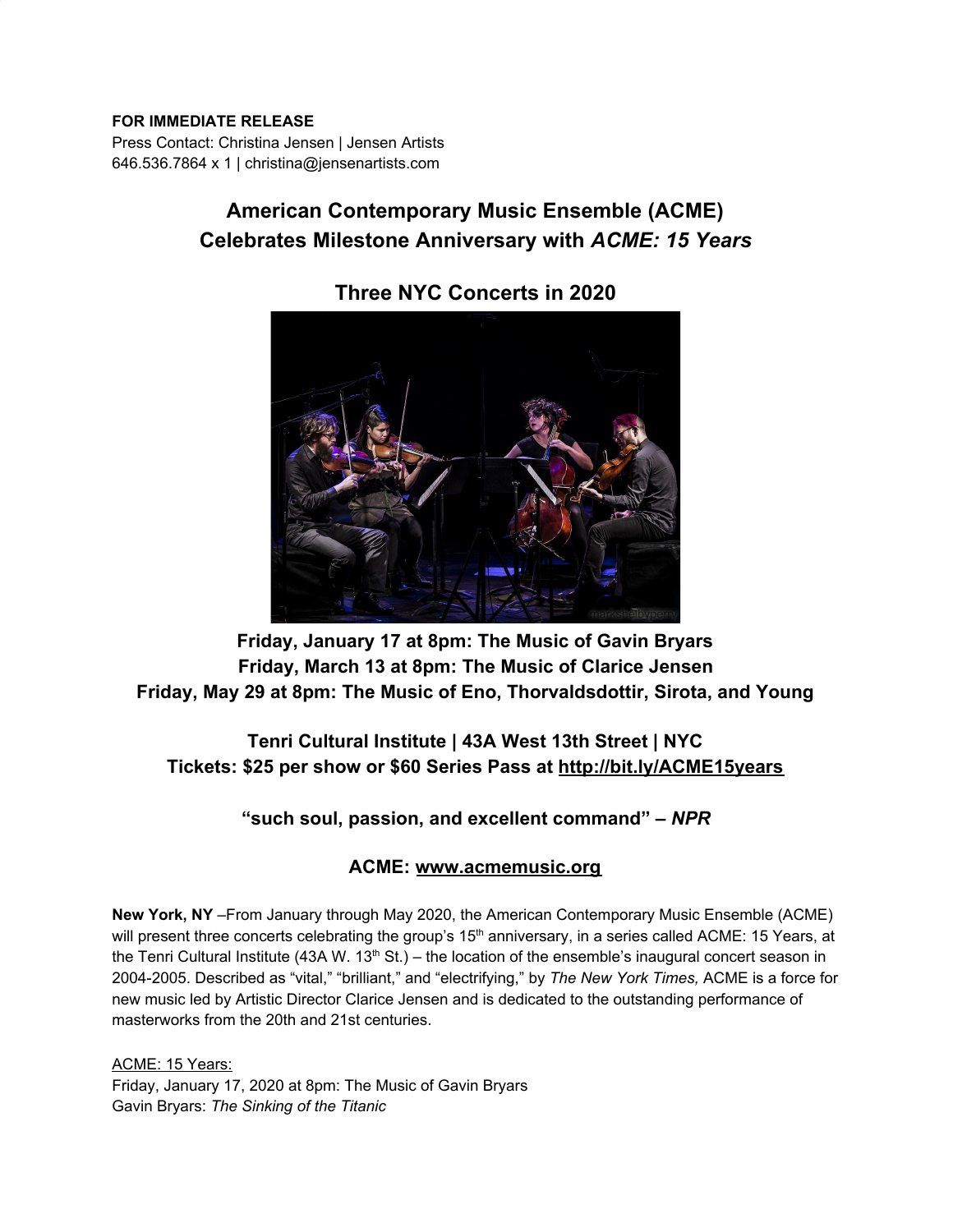Gavin Bryars: String Quartet No. 1 ("Between the National and the Bristol") Tickets: [http://bit.ly/ACMEGavinBryars](https://u7061146.ct.sendgrid.net/wf/click?upn=v19UDW8FsixrCS-2Fm9-2By91B3TnRUt-2FM-2FOxhVBS-2FcS63I78h-2FfOEgHEr3otLzWC4p-2B_DruDjhchMBr5xQkz3h1qcOnjZc-2BCsAVhraQ7DxYhbA2-2BHLQf-2BHKWaWi2FTM7QHo-2Fd7eCMDRMAhfd2mcWSs-2FpzNW9MmuPwV7rH-2FbDd7DdSSZ-2FuvWO-2FbOqPjXXZEEA-2Buy8dV1LhYYPnX43W8oQ1Gd8rsY8Lg0mxh1bbSVs5A3Pd-2Bk-2FP-2BmJwUxARmuYi-2FJpBxzkb-2BRR3ug3ML-2Bbx8HbvwYntR51MRcQIec7GvTZLKWcDetU8gkykS53y0UsAsyeJMfZx6yODiWLGh6OdfMSR9ep2xSpPn7eqChAtAuD7-2Fk56ppvKAsqGt9MB71Nv1lN5AfMK5F-2Ba-2F-2BHD-2FPbteX53eVxqhLvnMKitOndQ0p2XvEbv3g-3D)

ACME explores music of the English composer Gavin Bryars in celebration of his 77th birthday, which falls on January 16. Of the program, ACME Artistic Director Clarice Jensen says, "*The Sinking of the Titanic* and Bryars' String Quartet No. 1 'Between the National and the Bristol' are unique works of minimalism that are incredibly strange and beautiful, and not often performed." *The Sinking of the Titanic* was inspired by the band on the ship that continued to play as it sank. "The music goes through a number of different states, reflecting an implied slow descent to the ocean bed which give a range of echo and deflection phenomena, allied to considerable high frequency reduction," Bryars writes. Of his String Quartet No. 1, he states, "One night in 1906, unknown to each of them, the three most famous dancers of the period were staying in Vienna. Maud Allan was at the National, Mata Hari was at the Hotel Bristol, and Isadora Duncan, another reference within the quartet, was staying in a hotel 'somewhere between the National and the Bristol.'" The piece was written in 1985 for the Arditti Quartet.

ACME players for this concert include Laura Lutzke and Ravenna Lipchik, violins; Kallie Ciechomski; viola; Clarice Jensen, cello; Chihiro Shibayama, percussion; and Grey Mcmurray, electric guitar.

Friday, March 13, 2020 at 8pm: The Music of Clarice Jensen Tickets: [http://bit.ly/ACMEClariceJensen](https://u7061146.ct.sendgrid.net/wf/click?upn=v19UDW8FsixrCS-2Fm9-2By91AfiXFQK-2Fpb4XRaRIZeCk6cXurtiNztsR9VicqBYwM0f_DruDjhchMBr5xQkz3h1qcOnjZc-2BCsAVhraQ7DxYhbA2-2BHLQf-2BHKWaWi2FTM7QHo-2Fd7eCMDRMAhfd2mcWSs-2FpzNW9MmuPwV7rH-2FbDd7DdSSZ-2FuvWO-2FbOqPjXXZEEA-2Buy8dV1LhYYPnX43W8oQ1Gd8rsY8Lg0mxh1bbSVs5A3Pd-2Bk-2FP-2BmJwUxARmuYi-2FJpBxzkb-2BRR3ug3ML-2Bbx8HbvwYntZcnMz9XaQmDwRRM7goXJhsYITZ5n-2B2Rzk6Ck-2BSyL4GW-2F7dD6yPRbpfGqVyyoCmXWURhd1EDrUXEa94BWtZJYjvtqsJRDqKJ3YbB5xIto3CN1W9hsr9TAhpTBtdv5QlysAPBkVkhFkn6zMhO3OFIMDw-3D)

For the past several years, ACME Artistic Director Clarice Jensen has been composing contrapuntal and polyphonic music which she performs solo, on her cello with various effects pedals and loopers. She has recorded her music on two acclaimed albums (*For this from that will be filled* in 2018 and *Drone Studies* in 2019) and will release a third solo album in 2020. Jensen says, "For this concert, I am arranging my own solo pieces for ACME – for mixed ensemble – exploring the timbral effects of the ensemble layered with the electronic effects I use to manipulate my cello sound. The program will also explore drones and long tones as a sonic phenomenon and emotional experience."

ACME players for this concert include Laura Lutzke and Ravenna Lipchik, violins; Isabel Hagen, viola; Clarice Jensen, cello; Chihiro Shibayama, percussion; and Grey Mcmurray, electric guitar.

Friday, May 29, 2020 at 8pm: The Music of Brian Eno, Anna Thorvaldsdottir, Robert Sirota, and Nina C. Young Robert Sirota: *Triptych* Nina C. Young: *Meditation* Anna Thorvaldsdottir: *Reflections* Brian Eno: *Discreet Music* (arr. by Grey Mcmurray) Tickets: [http://bit.ly/ACMEMay29](https://u7061146.ct.sendgrid.net/wf/click?upn=v19UDW8FsixrCS-2Fm9-2By91LKPrwzxw5K4FRse8wSHHyQ-3D_DruDjhchMBr5xQkz3h1qcOnjZc-2BCsAVhraQ7DxYhbA2-2BHLQf-2BHKWaWi2FTM7QHo-2Fd7eCMDRMAhfd2mcWSs-2FpzNW9MmuPwV7rH-2FbDd7DdSSZ-2FuvWO-2FbOqPjXXZEEA-2Buy8dV1LhYYPnX43W8oQ1Gd8rsY8Lg0mxh1bbSVs5A3Pd-2Bk-2FP-2BmJwUxARmuYi-2FJpBxzkb-2BRR3ug3ML-2Bbx8HbvwYntUFJQKosH0iX5QjYTF-2FOuHH-2B4OY8IApmDvU3Le77L5-2Bm8SHLUZRmkFlzAv0j6HqN1HRANTykVDGlMG3O7a-2BAju3RcV5xIHBTotINFsxRXnMTq8kPz38DXCMmtdQm-2FItK2z5K-2Bvu0cMqz2FbwcwPmsGA-3D)

This concert comprises music that offers an opportunity for stillness, featuring works that confront the concepts of shadow and light, focus and blur, invoking themes that are both conceptual and programmatic. Robert Sirota's *Triptych* was written in 2002, to commemorate the victims of September 11. *The New York Times* describes the piece as, "proceed[ing] through unease and lamentation to end with a tone of resilience and hope." Composer Nina C. Young's experience in the electronic music studio informs her acoustic work, which takes as its given not melody and harmony, but sound itself, continuously metamorphosing from one state to another. Her *Meditation* for violin and cello was written in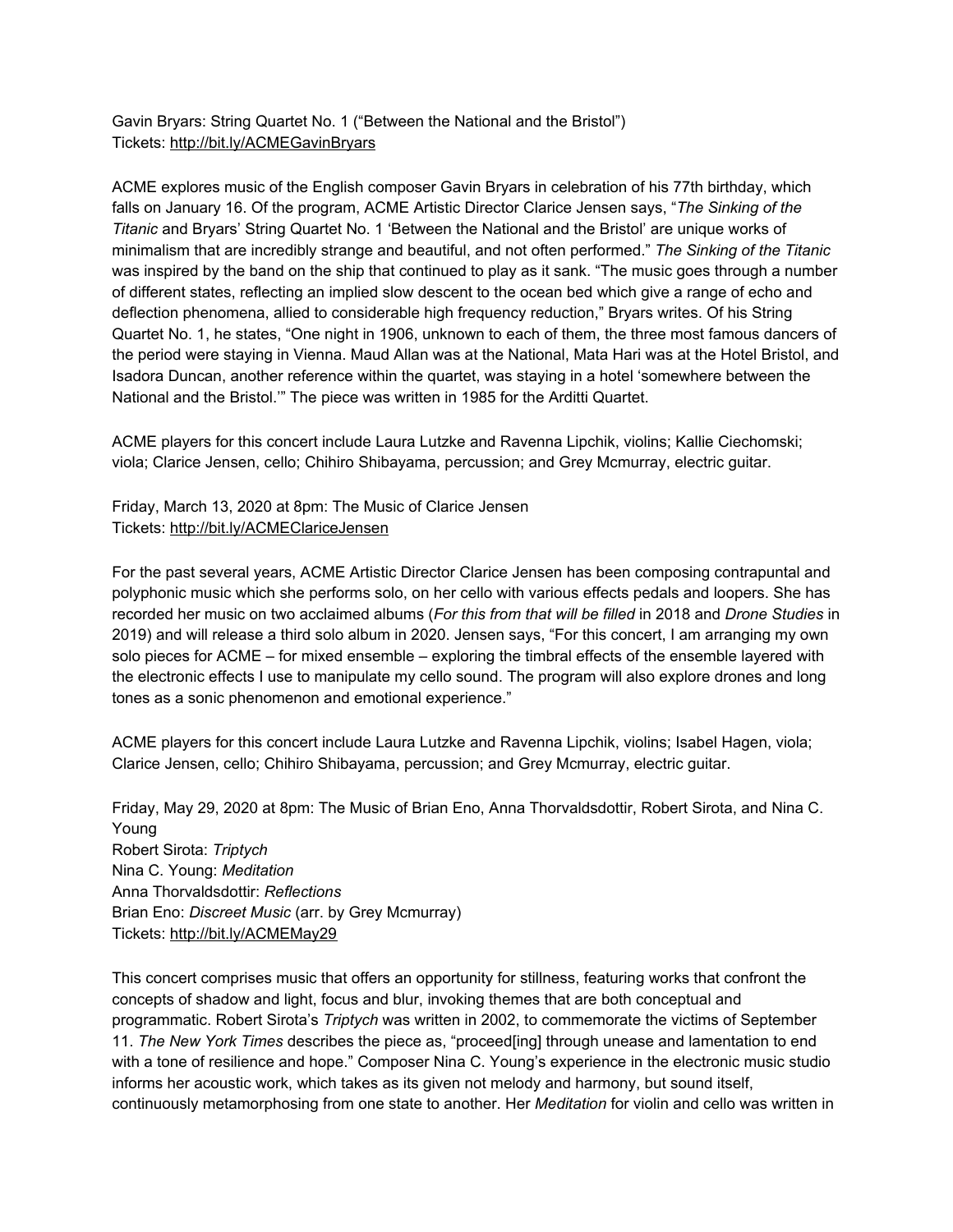2013. Anna Thorvaldsdottir is an Icelandic composer whose "seemingly boundless textural imagination" (*The New York Times*) sound world has made her "one of the most distinctive voices in contemporary music" (*NPR*). Her trio *Reflections* was written in 2016 for Nordic Affect. Brian Eno's ambient classic *Discreet Music* from 1975, arranged by Grey Mcmurray for ACME, completes the program.

ACME players for this concert include Ben Russell and Ravenna Lipchik, violins; Isabel Hagen, viola; Clarice Jensen, cello; and Grey Mcmurray, electric guitar.

#### About ACME:

ACME was founded in 2004 by cellist Clarice Jensen, manager and publicist Christina Jensen, and conductor Donato Cabrera, who were at the time all living in the same building in Inwood, New York. Over numerous dinners, the three hatched a plan to start an ensemble dedicated to performing only new music. Recently graduated from Juilliard and motivated by a desire to continue making music with friends, Clarice Jensen curated the first series of concerts at Tenri Cultural Institute from fall 2004 through spring 2005, asking friends and colleagues to perform together. The young ensemble would continue to perform at Tenri for several more years, while building a reputation for insightful programming and incisive performances.

Since then, over the past 15 years, ACME has risen to the highest ranks of American new music through a mix of meticulous musicianship, artistic vision, engaging collaborations, and unwavering standards in every regard. The membership of the amorphous collective includes some of the brightest young stars in the field. *NPR* calls them "contemporary music dynamos," and *Strings* reports, "ACME's absorbing playing pulsed with warm energy. . . Shared glances and inhales triggered transitions in a flow so seamless it seemed learned in a Jedi temple." ACME was honored by ASCAP during its 10th anniversary season in 2015 for the "virtuosity, passion, and commitment with which it performs and champions American composers."

The ensemble has performed at leading international venues including Lincoln Center, Carnegie Hall, BAM, The Kennedy Center, Washington Performing Arts, UCLA's Royce Hall, Stanford Live, Chicago's Millennium Park, Duke Performances, The Satellite in Los Angeles, Triple Door in Seattle, Melbourne Recital Hall and Sydney Opera House in Australia, and at festivals including the Sacrum Profanum Festival in Poland, All Tomorrow's Parties in England, Auckland Arts Festival in New Zealand, Summer Nostos Festival in Greece, Boston Calling, and Big Ears in Knoxville, TN.

World premieres given by ACME include Ingram Marshall's *Psalmbook*, Jóhann Jóhannsson's *Drone Mass* (commissioned by ACME in 2015; recorded for Deutsche Grammophon in 2019), Caroline Shaw's *Ritornello*, Phil Kline's *Out Cold*, William Brittelle's *Loving the Chambered Nautilus*, Timo Andres' *Senior* and *Thrive on Routine*, Caleb Burhans' *Jahrzeit*, and many more. In 2016 at The Kitchen, ACME premiered Clarice Jensen's transcription of Julius Eastman's *The Holy Presence of Joan d'Arc* for ten cellos, the score of which had been lost since the premiere in 1981. Jensen transcribed a recording of the work to recreate the score.

ACME's collaborators have included The Richard Alston Dance Company, Wayne McGregor's Random Dance, Gibney Dance, Satellite Ballet, Meredith Monk, Jóhann Jóhannsson, Max Richter, actress Barbara Sukowa, filmmaker Jim Jarmusch, Blonde Redhead, Grizzly Bear, Low, Matmos, Micachu & The Shapes, Jeff Mangum, A Winged Victory for the Sullen, Roomful of Teeth, Lionheart, and Theo Bleckmann.